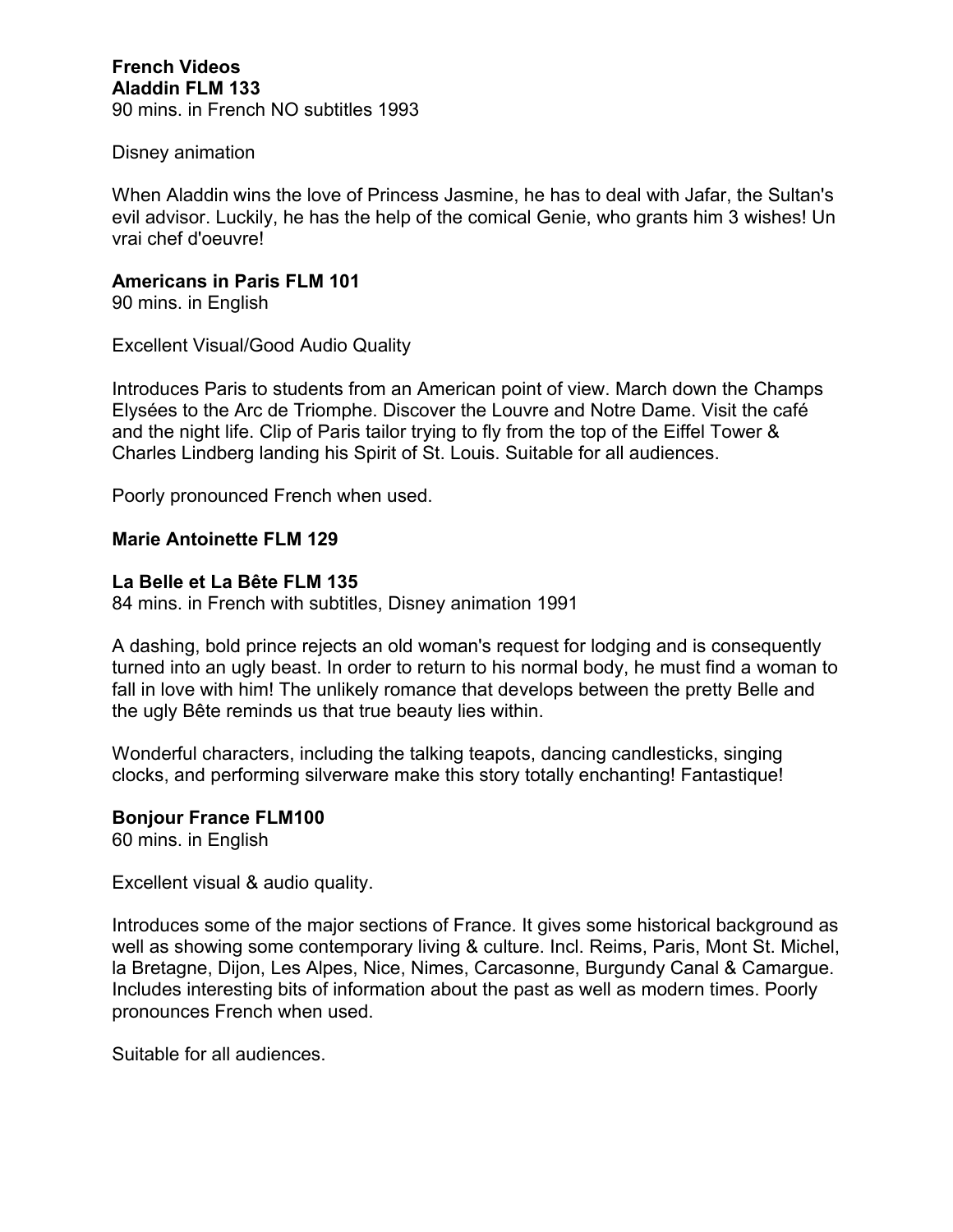# **Le Bossu de Notre Dame II FLM146**

### **La Boum FLM 119**

104 mins. in French with English subtitles Excellent visual & audio quality.

Gives an example of a teenager's social and academic life. Entertaining. Reveals the excitement and the confusion of this maturation period. Comical, but real issues are serious for both the teenage girl and the parents. Plot: girl changing schools and trying to attract a young boy & parent's marital instability due to the mother's and the father's affairs. Some scenes of Paris.

Suitable for high school intermediate and beyond. Geared to young teenagers.

\*There is some use of foul language and morals might be questionable from a parent's point of view. \*Intimate scenes

### **Le Bourgeois Gentilhomme FLM 118**

97 mins. in French with English subtitles

Fair visual quality & good audio quality

Molière's satire about social climbers. M.Jourdain is trying to be something he is not. Follows the play quite closely. Video shows people at the Comédie-Francaise viewing the play, a comedy-ballet in 5 acts. It focuses on the characters on the stage. Great music, costumes and dancing of the 17th century. \*Subtitles are not easy to read.

### **Carmen**

This dazzling movie version of Bizet's Carmen stars Placido Domingo and features the music of the Orchestre National de France! Powerful French arias, brilliant acting, and wonderful costumes leap off the screen! Let your students experience this cultural treat. "Toréador, en garde!" In French with subtitles. 150mins.

### **Chateaux of the Loire FLM 102**

**La Chèvre FLM 128** 

### **Cirque du Soleil**

In English. 80mins.

Take your students on a field trip to the French-inspired circus. Watch the daring feats, marvel at the fantastic costumes, and savor the wonderful live music. Innovative acts make this a circus like none other!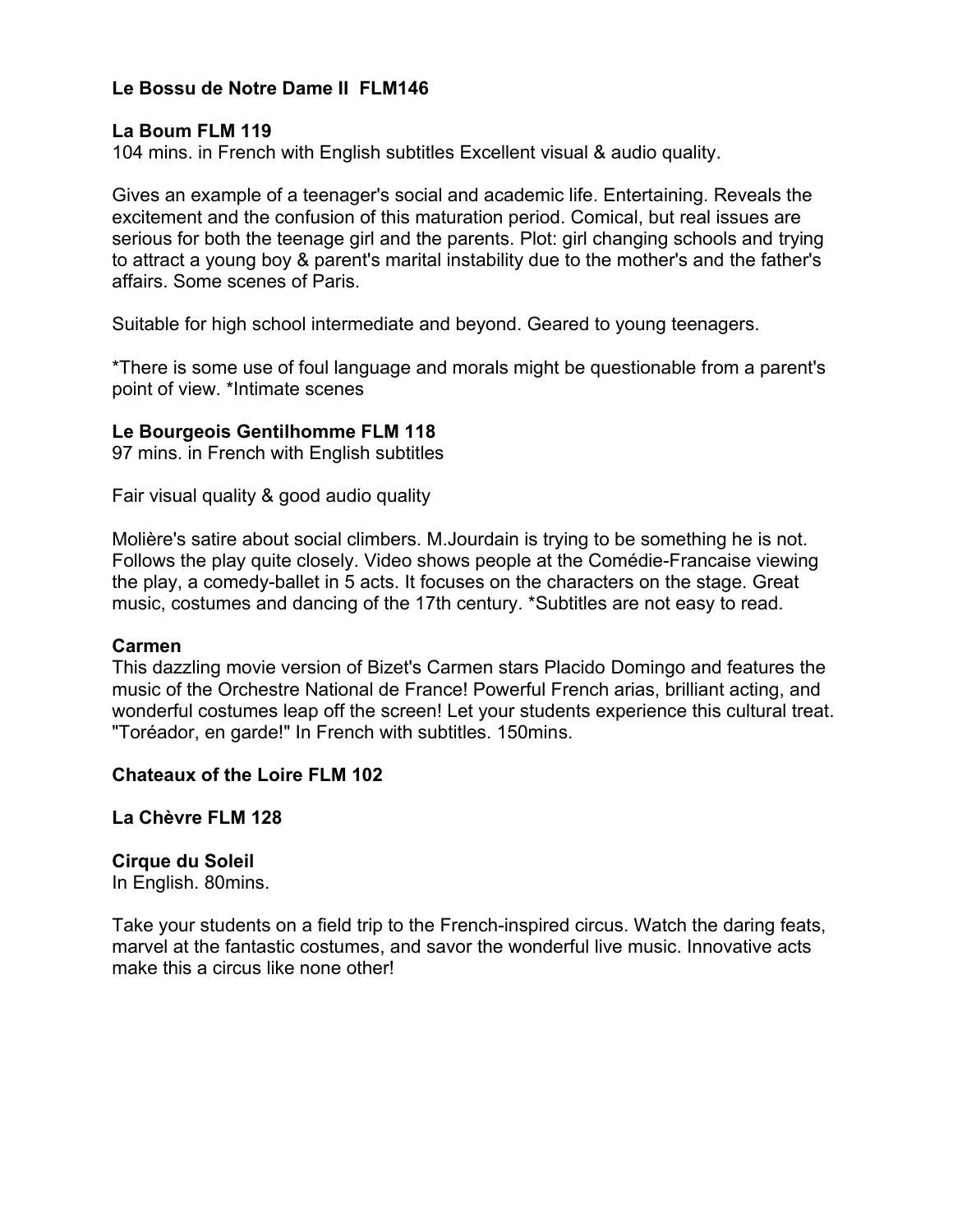# **Les Compères FLM 106**

90 mins. in French with English subtitles Excellent audio and visual quality

Comical and entertaining. The 2 major characters offset each other such as in an oddcouple type situation. Teenage son runs away with a wanton girl and husband refuses to search for him. Frantic mother calls on two old lovers to help, implying that they might be the father. Pierre Richard and Gerard Depardieu make a hilarious odd couple as they join forces on the Riviera, bickering and competing as they defeat gangsters and motorcycle toughs to rescue the boy.

Suitable for High School advanced and above. Setting is in Paris as well as in Nice. Subtitles are easy to read. Language is fast at some points. \*Might be questionable for younger students, from a parent's point of view.

**Le Dinosaure FLM 145**

**Errata by Murat FLM 125**

**L'Ere De Glace FLM 144**

**France FLM 103**

#### **Free Willy/Mon Ami Willy FLM 132**

112 mins. in French NO subtitles 1993

The story of a troubled young boy's touching friendship with a captive Orca whale named Willy, and his plan to return Willy to his natural habitat. An extraordinary, motivational story of a young person determined to make a difference in the world!

### **French Connections FLM 141**

29 mins. in French & English 1988

Cheerful visit to Montreal by two U.S. High School Students who are, guests at the home of two French speaking teenagers. They tour Montreal trying very hard to communicate in French! Pace is lively, the people attractive, spontaneous, and funny. Kids instantly relate to the two boys in the film, feeling their joy when they can express themselves and be understood, and sharing their frustration when they cannot. The joy of communicating in the target language is without doubt the most positive message of this video. A must for all French students! "Super!"

### **Le Gendarme de Saint-Tropez FLM 139**

95 mins. in French with subtitles 1964 Comedy in color

The gendarme Ludovic Cruchot (Louis de Funes), is an ambitious man. So, when he is transferred to the laid back post of Saint-Tropez, he sees an ideal opportunity to advance his career. Everything goes as planned until his daughter has a little too much fun on the beach.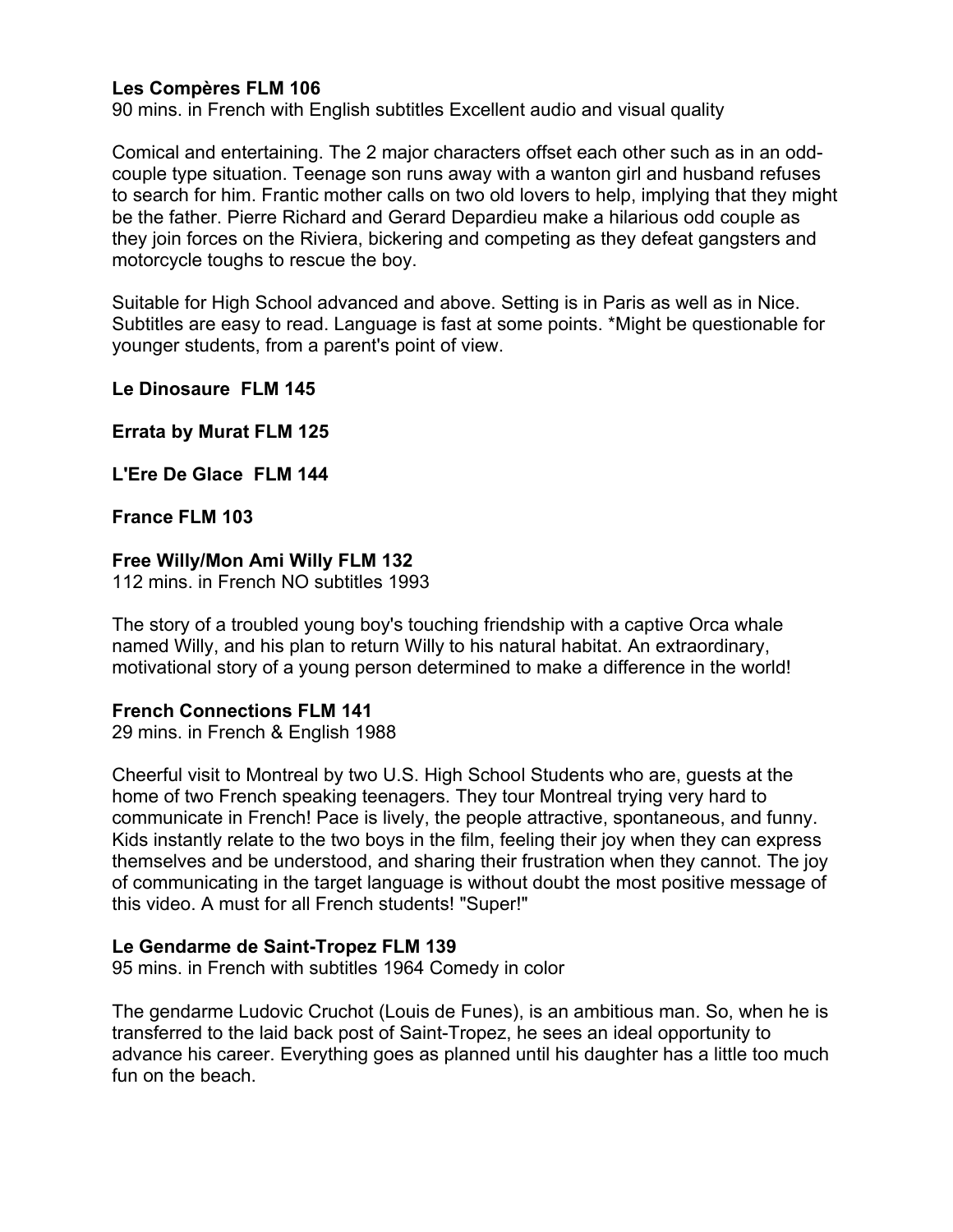# **Jean de Florette FLM 121**

122 mins. in French with English subtitles

Excellent visual and audio quality

A story of greed and passion based on the novel by Marcel Pagnol. Jean Cadoret, a hunchback, inherits a farm from his mother and foolishly hopes to become a gentleman farmer. Before he arrives, his powerful neighbor, Cesar Soubeyran, is plotting to steal his land. The wily Cesar knows of a hidden spring on the property and with his nephew, Ugolin, plot to use the water to grow a lucrative field of carnations while causing a severe drought on Jean's property. The courageous farmer makes one last attempt to find water, but his noble attempts lead to a heartbreaking tragedy. The saga continues in, *Manon of the Spring*.

Suitable for High School Advanced and above.

+Beautiful setting, portrayal of 'old-world France' is realistic.

### **Adventures of the Little Prince FLM 105**

50 mins. in English Excellent visual/Good audio quality

Introduces an animated version of the French classic. Teaches lessons in friendship, caring and courage. It only covers the beginning of the story going into the middle of the story emphasizing primarily his life on his planet.

The story starts on the "Little Prince's" planet and sees him through a day. It shows him taking care of his rose, his volcanoes and his baobab trees. He receives a visit from a traveler who talks about planets. The Little Prince is tempted to visit other places. He decides he will and prepares his planet for his absence. The actual traveling is very abbreviated in this version.

Suitable for FLES, Middle School

One or two French words are used. This is NOT complete and should not be used to study the book.

### **Madame Bovary**

In French with subtitles. 130mins. PG-13

Flaubert's novel, Isabelle Huppert gives a stellar performance as Emma Bovary, a farmer's daughter longing for the high life. Unhappily married to Charles Bovary, a simple, provincial doctor, bored Emma looks for excitement and passion in the company of a local squire and a young lawyer. Her dreams of grandeur and adulterous yearnings have fatal consequences. Nominated for the Academy Award for Best Foreign Film.

### **Maman,J'ai Encore Raté l'Avion FLM 136**

**(Home Alone 2)** 120 mins. in French 1992

Macaulay Caulkin plays a cute kid on his own in New York City around Christmas time. He courageously takes on the bad guys in this incredibly funny hit.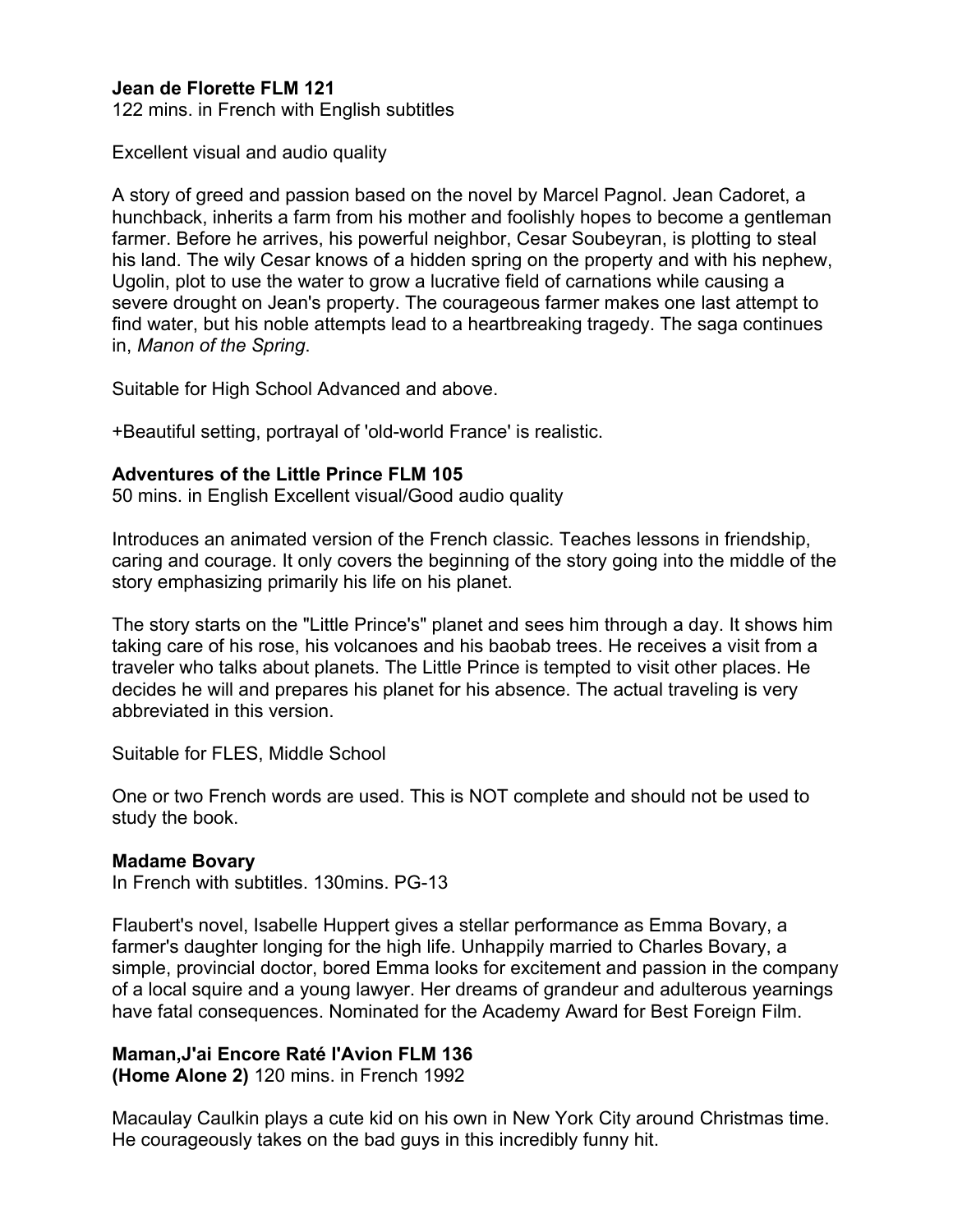# **Manon of the Spring FLM 122**

113 mins. in French with English subtitles

Excellent visual and audio quality

This is the second part of the story begun in 'Jean de Florette.' Based on the novel, 'Manon des Sources' by Marcel Pagnol.

Film opens 10 years after the tragic events of *Jean de Florette*. Jean's daughter is a shepherdess and is pursued by Ugolin who is desperately in love with her. After cutting off the village's water supply, Manon appears in town to accuse the Soubeyrans of killing her father. Ugolin, remorseful over his role in her father's death as well as crushed by her public rejection, is lead to a tragedy that nearly destroys Cesar. But Cesar's most heartbreaking moment comes when he learns the truth about Jean. Prepare yourself for the gripping conclusion.

Suitable for High School advanced and above.

+Beautiful setting, portrayal of 'old-world France' is realistic.

#### **La Marseillaise FLM 124**

130 mins. in French with English subtitles Fair visual and audio quality

Jean Renoir's classic tribute to the glory of the French Revolution, the film captures the personal flavor of the struggle and the philosophical background to the revolutionary upheaval.

In a rapid series of vignettes, the viewer is introduced to the elegance of the court of Louis XVI and Marie Antoinette and to the contrasting plight of the French peasants; to the storming of the Bastille; to the plotting of the exiled nobility to return; the Republican march on Paris; and the capture of the Tuilleries in 1793, ending the revolution. The film also follows the adventures of two young patriots who join the People's army in Marseille.

Suitable for High School Advanced and above

\*Film is in Black & White with white subtitles -may be difficult to maintain the interest of the average student (long)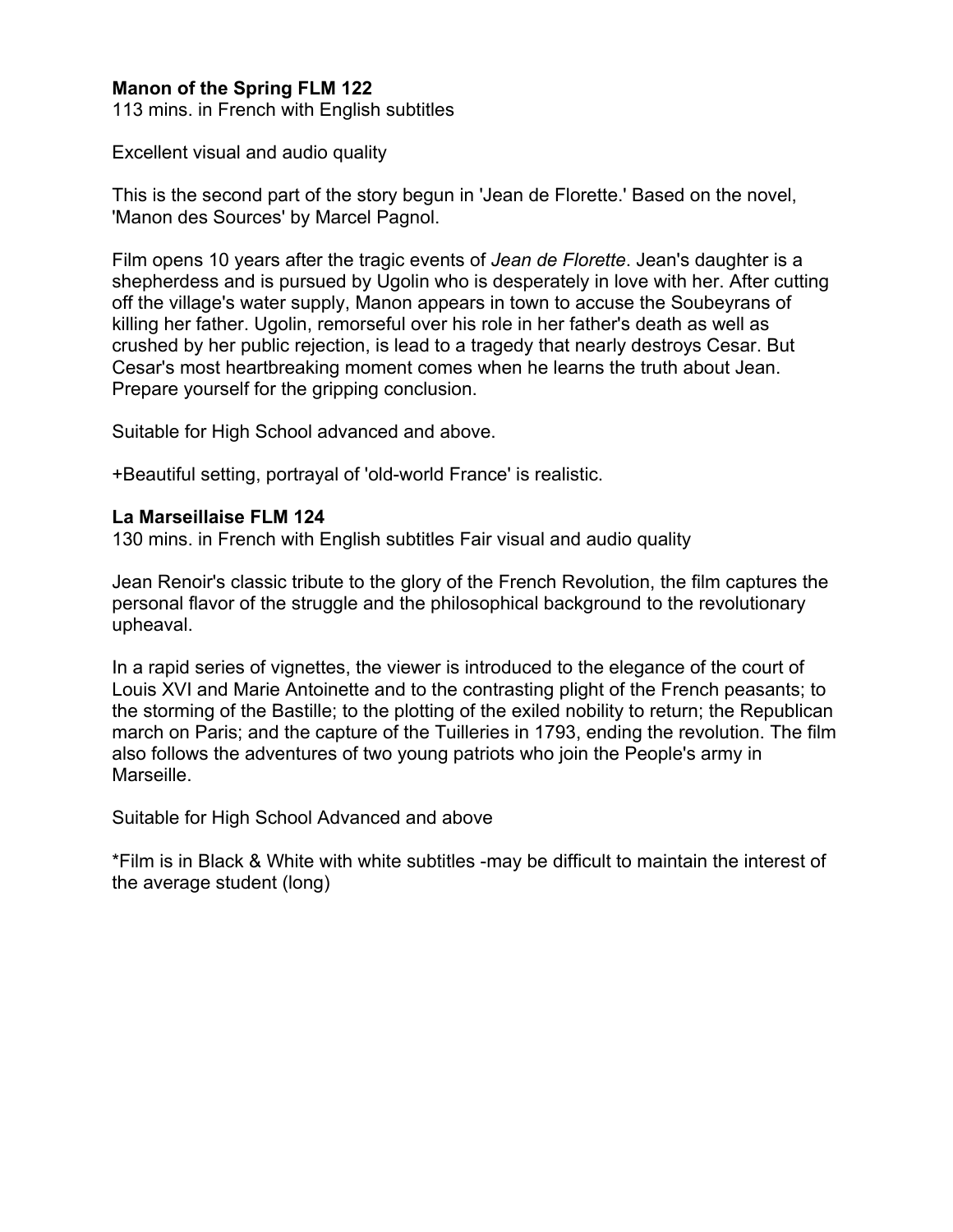# **Meet Marcel Marceau FLM 117**

52 mins. in English

Poor visual quality/Fair audio quality

A good intro to mime by the world famous mime Marcel Marceau. This is clips that have been put together, some of which are done exceedingly well. The visual quality hampers the total effect.

Marcel Marceau narrates and performs some of his original famous mimes such as the wallet, dancing, the circus, the tightrope walker, the weights, and the cocktail party. Suitable for FLES, Middle School & H.S. Beginner

+It is an old and rare tape -It is a copy of the original tapes that have been spliced together. Black and white

### **Morocco**

53mins. 1996

Visit Casablanca,Tangiers, Fez, Agafdir and more. Outdoor carnival, Moroccan Folklore Festival, old market places, striking mosques, welcome oases, urban water vendors and desert camel herders. An exotic tapestry of European, North African and Arabic cultures.

### **Muzzy Language Course-French**

The BBC language course is for toddlers to even teenagers! Proven listen and learn, see and learn techniques. Your students will learn French easily. The complete course includes 4 full-color animated video cassettes plus a Video Storybook and activity book. Requested by many teachers. Starring fuzzy green Muzzy and the gang. 70mins. Request Video 1-4. Storybook or activity sheets by request only.

# **My Father's Glory FLM 142**

(continues in My Mother's Castle)

110 mins. in French with subtitles G 1991

An enchanting story of writer Marcel Pagnol's treasured childhood in the south of France at the turn of the century. This delightful autobiography, told by an adult Marcel, is a son's loving tribute to his adoring and gentle father (Phillippe Caubère).

The Film shows an 11-year-old Marcel during a very special, life-changing summer with his family in the Provence countryside. There, Marcel falls in love with the rugged hills as he is introduced to a new and wonder-filled world. He learns the wild country's secrets, makes friends, and above all strengthens the unique bond he has with his father.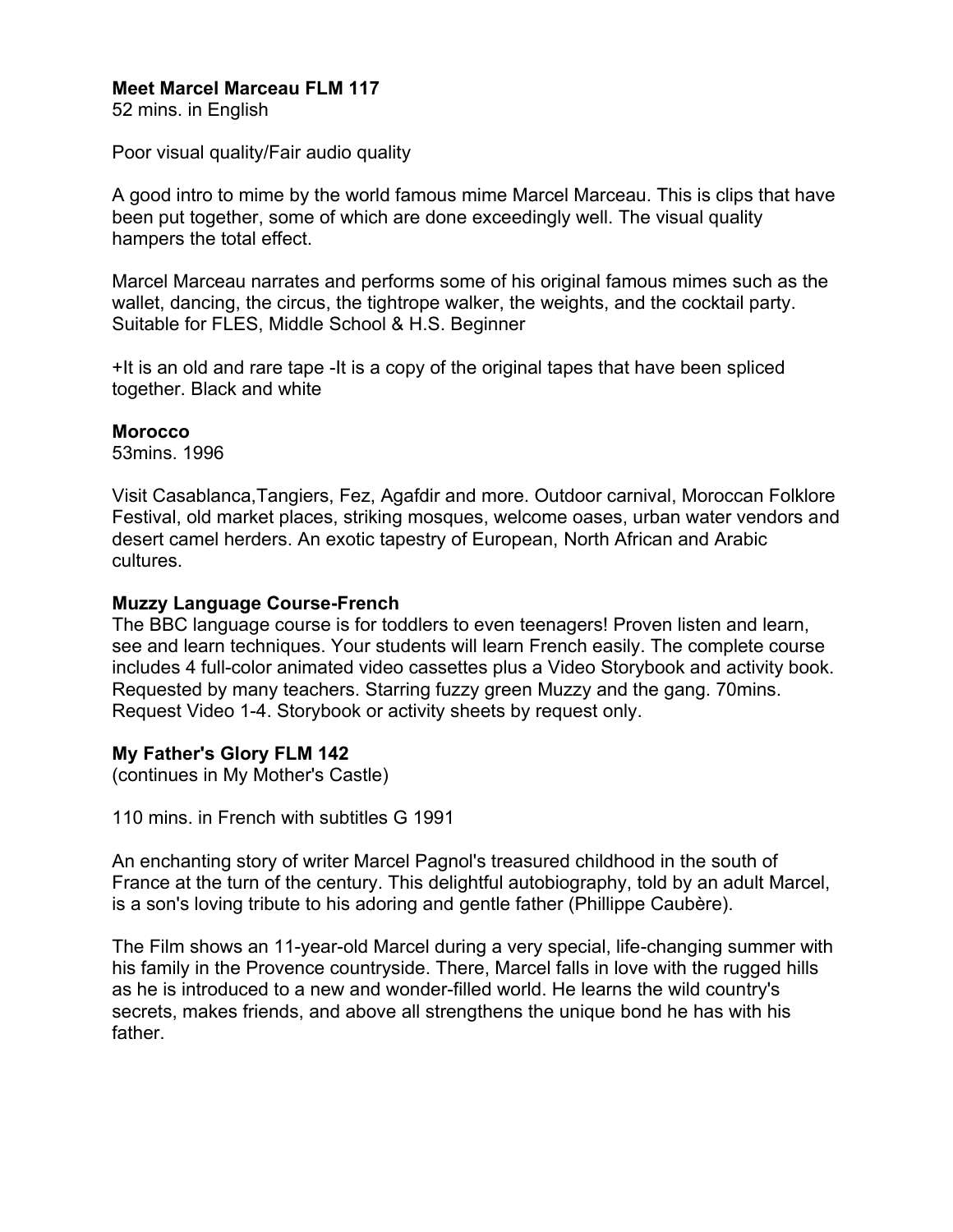# **My Mother's Castle FLM 143**

(continued from My Father's Glory)

98 mins. in French with subtitles PG 1991

Marcel Pagnol's charming story of his childhood delightfully continues in My Mother's Castle. Marcel simply can't let go of the holiday he has just spent with his family in the country. To Marcel's delight, his parents surprise the family with a Christmas return to the beloved wild hills.

It is during this holiday that Marcel's affection for the region matures. It's also now that he sees his mother as the warm woman she really is, and learns to love and appreciate her true nature. That cherished understanding is something he carries into adulthood, when he finally visits his mother's "castle."

### **New Orleans (Video Visits) FLM**

55 mins. in English 1987

Explore this romantic gateway of the Mississippi! Meander along her famous bayous and relish her Cajun culture's zesty cuisine and riveting rhythmic music. Tour the treasures of the French Quarter: enchanting Jackson Square, exquisite St. Louis Cathedral and the French Market with its graceful arcades. Celebrate Mardi Gras- see legendary parades and enjoy this night of fantasy, pleasure and entertainment.

### **On a Marche Sur la Lune (Tin Tin) FLM 140**

40 mins. in French 1962

Every kid in France grows up with the webs of intrigue, chases, kidnappings, treasure hunts, trips to the end of the earth, and marvelous adventures of a boy and his dog which from generation to generation, continue to have the same fascination. Tin tin from France!

### **Pleins Feux Sur La Revolution FLM 127**

35 mins. in French. NO subtitles Excellent visual and audio quality

Tells of the events of the revolution using music, letters, memoires, scenes and reports of the times.

Suitable for High School Advanced and above.

+Video uses different voices and creates different points of view which make the events more personal. Also, for the strong language student it is an excellent opportunity to practice the listening skills and work on comprehension.

-There are no subtitles which means that the student has to be able to understand spoken French very well. Also, while the main narrator is speaking, the music in the background could be a problem for those that are having a problem understanding.

### **Un Premier Prix-Perdu, FLM 108**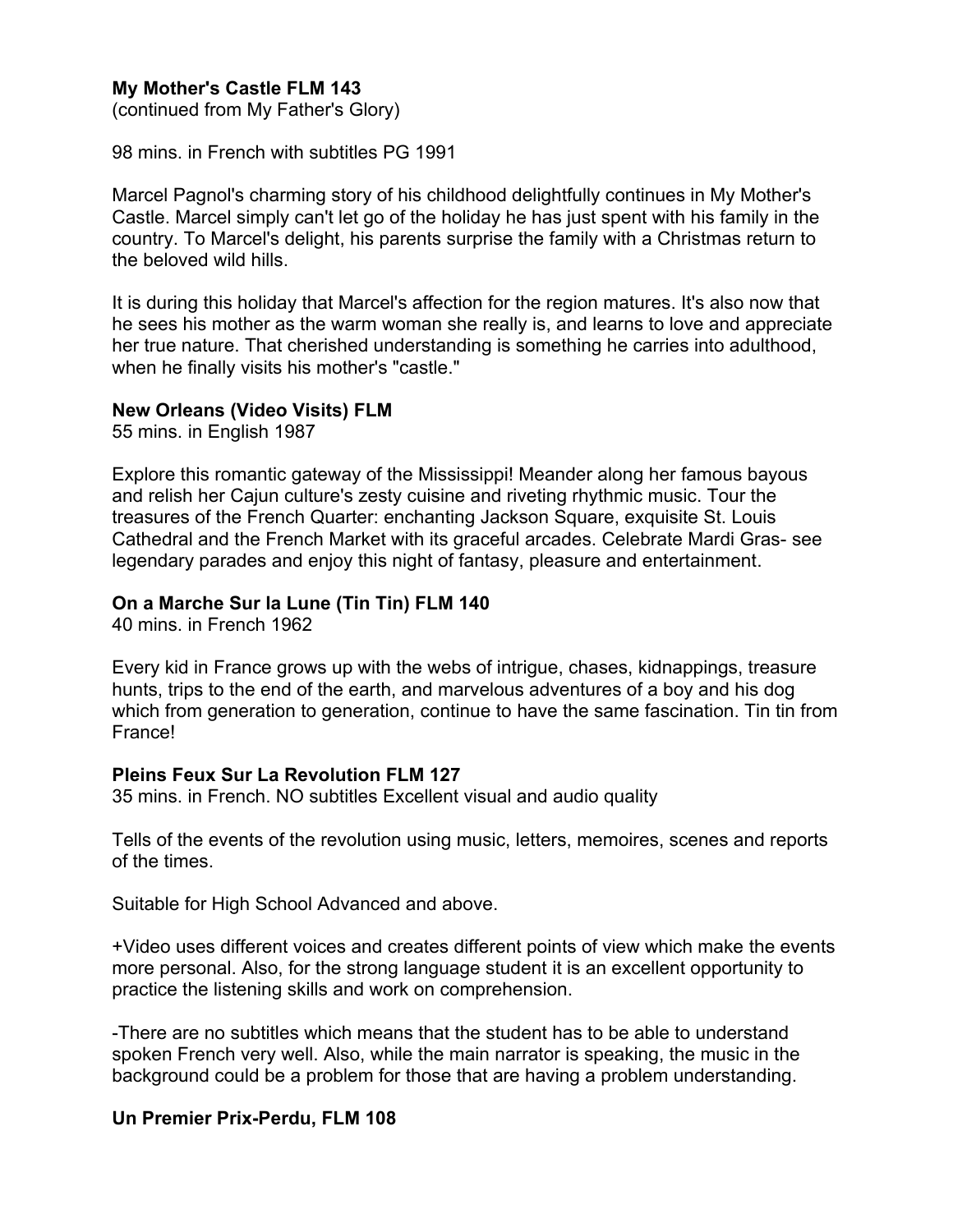# **Un Robot**

25 mins. in French, NO subtitles Excellent visual and audio quality

A simple story told in simple French aimed at beginners. The actors are teenagers and speak quite slowly and very clearly.

Three Canadian teenagers painstakingly build a robot to win the school's top science prize. To their dismay, the robot fails to respond to even the simplest command. Frustrated and disappointed, they leave their creation behind. But suddenly the robot comes to life and takes off for places unknown. After much searching, the teenagers finally capture their prize invention.

Suitable for Middle school through mature audiences.

+The actors in the video speak slowly and clearly. The story line is fun, short, entertaining and easy to understand.

-After the first segment credits start to show on the screen and one assumes that the video is over but there is a second part so keep watching

# **The Red Balloon FLM 137 (currently unavailable)**

34 mins. in English 1956 color

(includes White Mane)

Winner of the Parents' Choice Award, this beguiling fantasy, about a lonely French boy and the amazingly loyal balloon that follows him everywhere, is as fresh as when it was first released. Albert Lamorisse's touching allegory on the magic powers of friendship won an Oscar for Best Screenplay and was named Best Film of the Decade by the American Film Festival.

(White Mane) Precursor to the Black Stallion. B&W, 38 mins.

**Roi Lion (Lion King) FLM 134** 98 mins. in French NO subtitles 1994

Disney animation

When an adorable cub is born to Mufasa, the Lion King, a throng of animals come to see their future leader. But before the cub, Simba, can rule the kingdom, he has to grow strong and learn about all the creatures of the land.

When Scar, Simba's evil uncle, takes over the kingdom, he lets the laughing hyenas eat all the food. It is up to Simba to return to the Pride Lands and restore peace, sustenance, and happiness! Featuring Elton John's hit songs "Can You Feel the Love Tonight" and "The Circle of Life" in French. A cinematic jewel! Magnifique!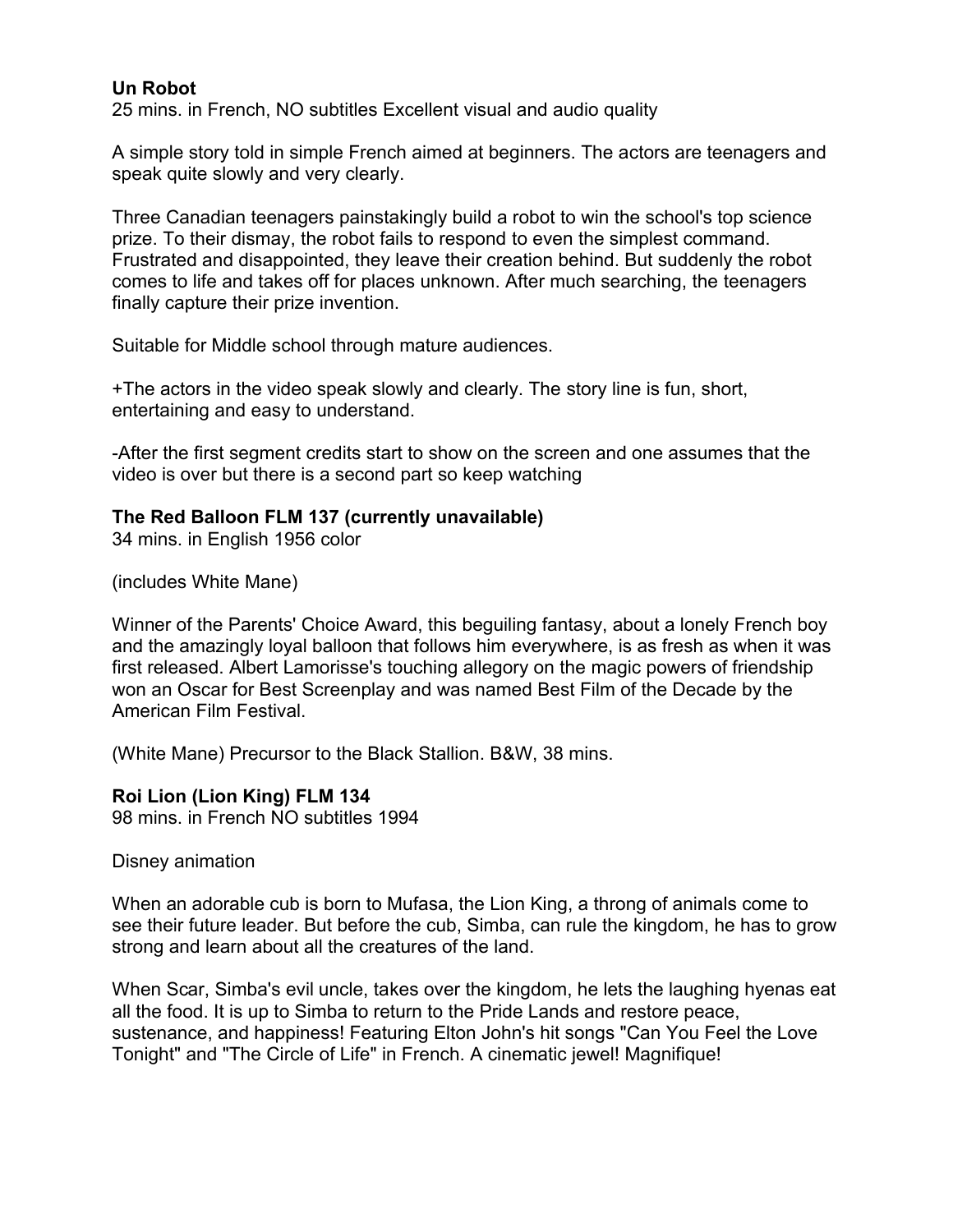# **Sartre by Himself (pt1) FLM 130a Sartre by Himself (pt2) FLM 130b 1789 FLM 125**

153 mins. in French with English subtitles Excellent visual and audio quality

A play within a play that shows the events and the conditions leading up to the revolution. It is told from the people's point of view.

Many short vignettes are acted out to show the plight of the people during this time; taxes, starvation, poverty, and the inequality of rights. The actors use mime, singing, juggling and puppets during the production.

Suitable for High School Advanced and above

+easy to read subtitles

-audio quality is good but sometimes the actors are hard to understand because the wailing, the noise of the crowd, the drum beating and the loud angry delivery are louder than the main action.

\*obscenities

### **Small Change/La Chèvre FLM 131**

90 mins. in French with English subtitles Excellent visual and audio quality

Entertaining, uses a lot of slapstick comedy.

The daughter of the President of a French company goes on a vacation to Mexico and disappears on her first day there. After an unsuccessful search by an investigator, a psychologist suggests that since the girl was plagued by bad luck all her life perhaps only a similar person could find her. One is found and is teamed up with the original investigator. They go through a series of episodes and eventually find her.

Suitable for High School Intermediate and above.

+Very comical, color, scenes at Orly airport

-The language is sometimes difficult to understand due to the speed of speech. There is one minor bedroom scene. One of the worst words used is bastard.

\*obscenities, intimate scenes, language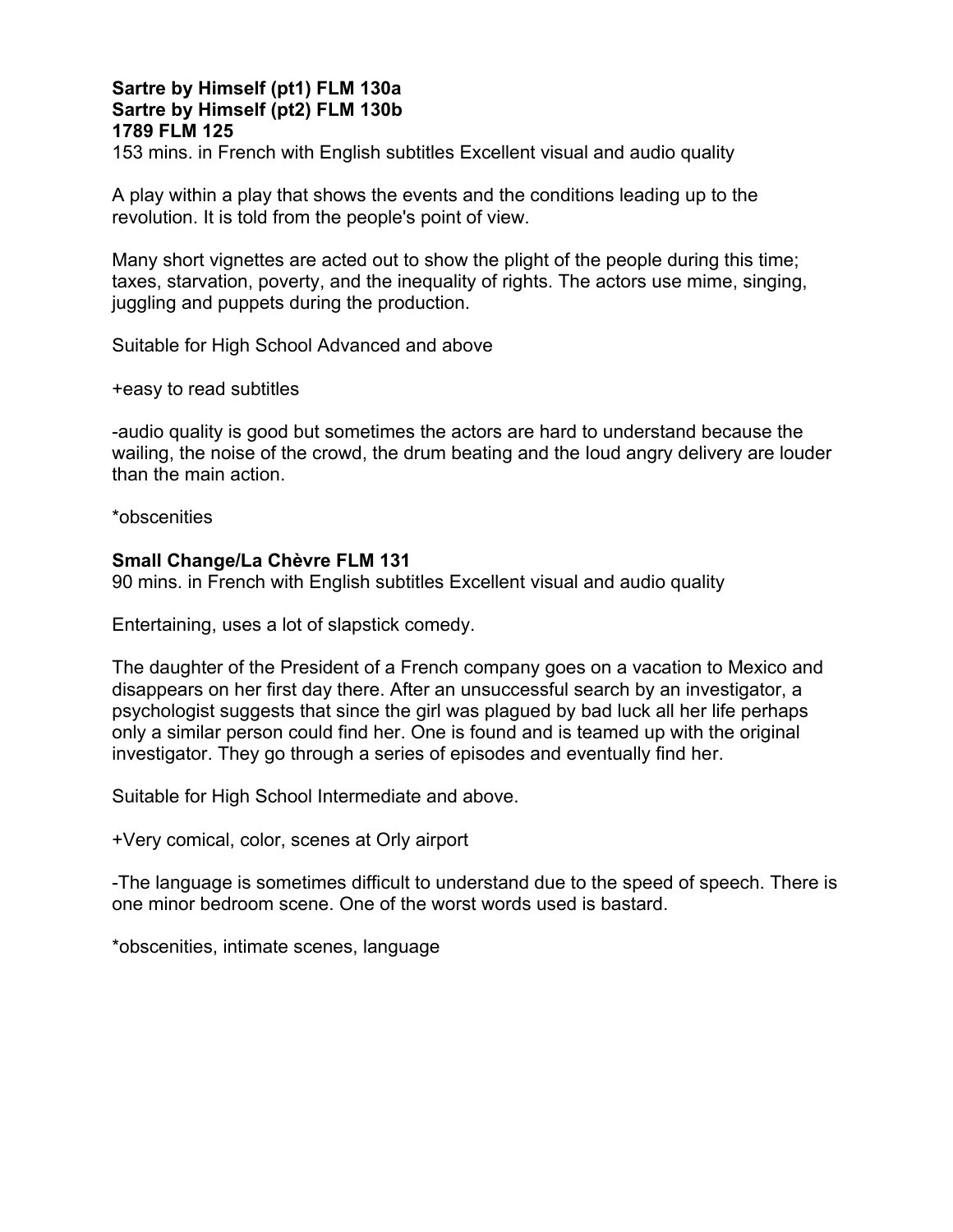# **The Story of the Acadians FLM 147**

Sugar Cane Alley/Rue Cases Negres FLM 123

107 mins. in French with English subtitles

A personal film of Euzhan Palcy exploring the life affirming power of hope. Actors shine with humanity and emotional truth in this tribute to those forced to survive in a world of colonial domination. The film is set in a sugar plantation shantytown in Martinique in the 1930's.

Portrays the lives of the sensitive mischievous boy and his determined grandmother in their struggle to rise above an existence filled with poverty and despair. Subsisting with other black families in a sugar plantation shantytown, Grandma knows that there is only one path that will save her 11 year old Jose from his bleak future- education. Suitable for High School Advanced and above

+easy to read subtitles (yellow) Great intermingling of native music, folk tales, folk magic, beliefs, and local color

-children are shown beaten as a form of punishment in the film.

\*obscenities

### **Thérèse FLM 120**

90 mins. in French with English subtitles Excellent visual & audio quality

Therese's life from the age of 15 when she wants to join the sisters of Carmel until she dies. Shows her goodness and her desire to serve the Lord and become a saint. Similar to a play with simple props in order to move from scene to scene. Therese is from provincial France and both her aging father and local priest try to discourage her, fearing that she is too young, to join her older sisters as a Carmelite nun. After going to the Pope she gets permission. She endures the difficulties of the convent life with a smile and stays until she dies of tuberculosis at a very young age.

Suitable for High School Intermediate and above.

French spoken is quite clear. An idealistic film.

Very religious in nature. Although in color, the colors are somber.

### **Topaze(with Fernandel) FLM 138**

138 mins. in French with subtitles 1951 B&W

Mr. Topaze is a timid, persecuted, but scrupulously honest schoolteacher. When he refuses to change the failing grade of a student of a prominent family, Topaze, himself, is expelled from the school! Soon seduced by the attractive foster mother of his private pupil, Topaze finds himself embroiled in a phony business scheme with a corrupt politician. A surprising metamorphosis then transforms him into a shrewd and confident man who succeeds in taking over the entire operation from those who originally used him. Directed by Marcel Pagnol himself.